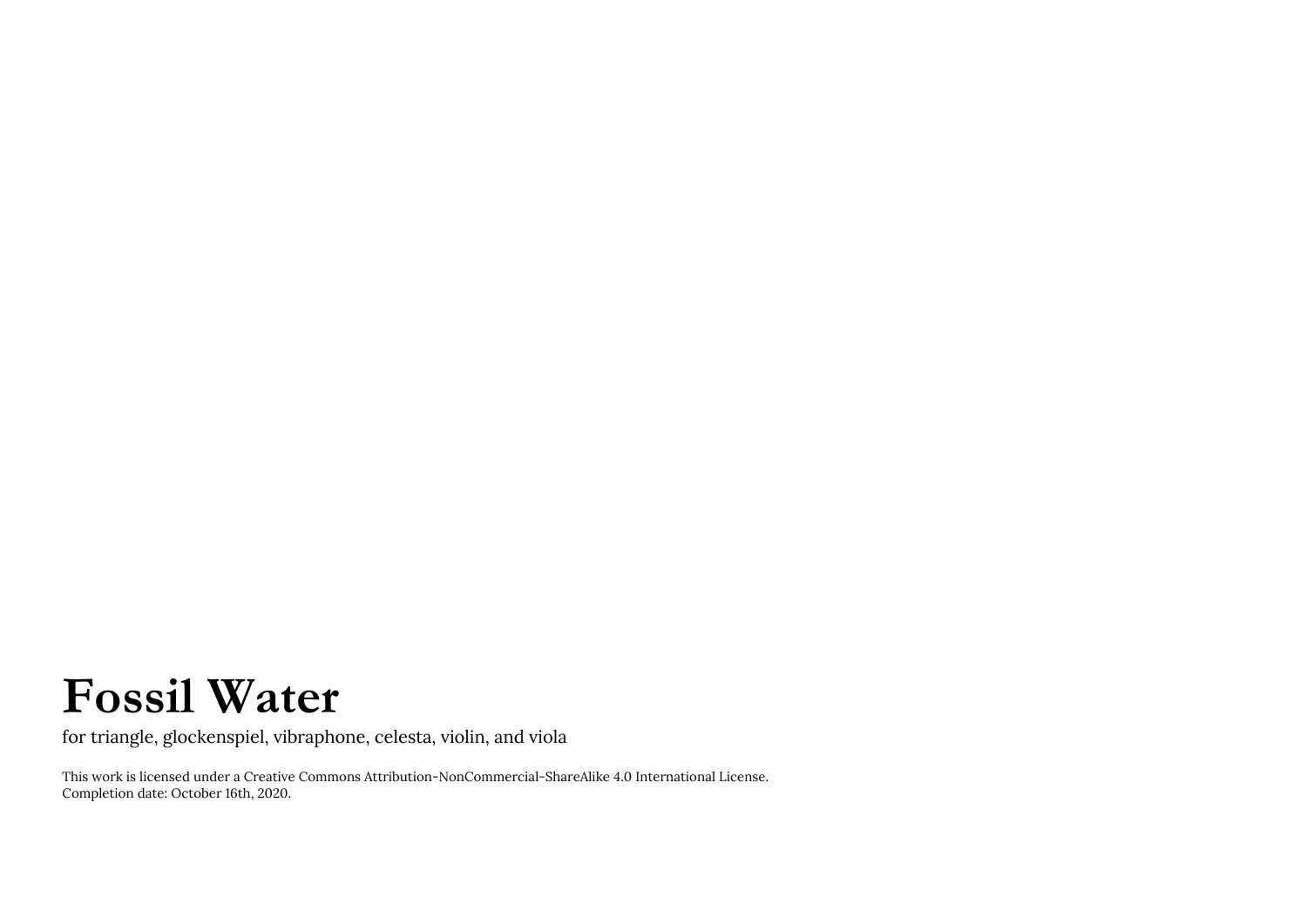Most of the piece should be played gently, quietly, except for a few passages marked forte and mezzo forte. Two options are available: you can either (a) try to blend all of the sounds together, or (b) make each instrument sound as distinct as possible, separating them dynamically. Dynamics are approximations of (a).

This piece is a satellite work for *Foggara*, drawing inspiration from the same sources, but applying different techniques. The two works can be included in the same program to their mutual benefit.

Violin and viola parts may be executed with some amount of rubato, so that the first beat is always in sync with other instruments, but perhaps the triplets etc. aren't. This is entirely optional.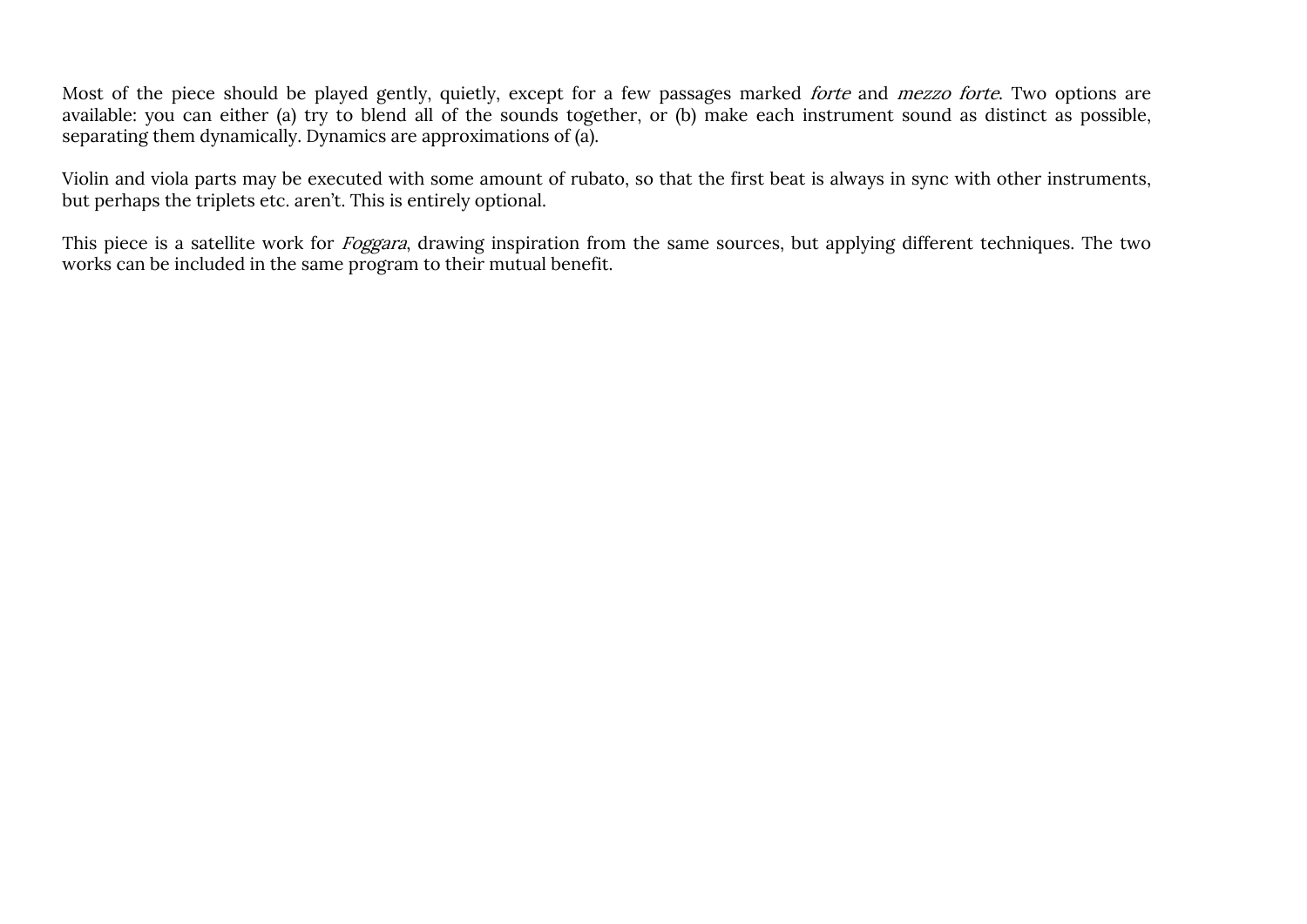## Fossil Water



 $\boldsymbol{p}$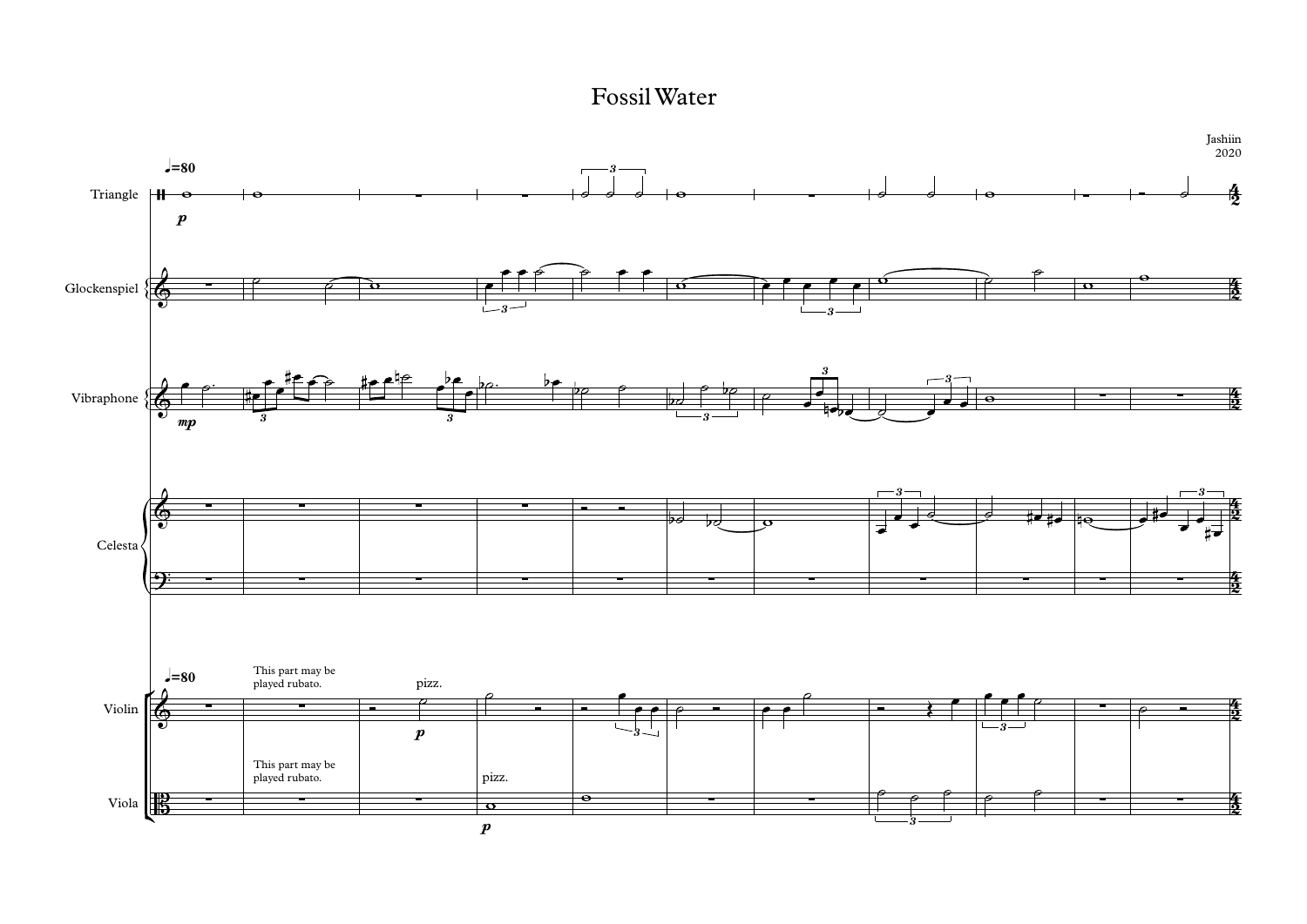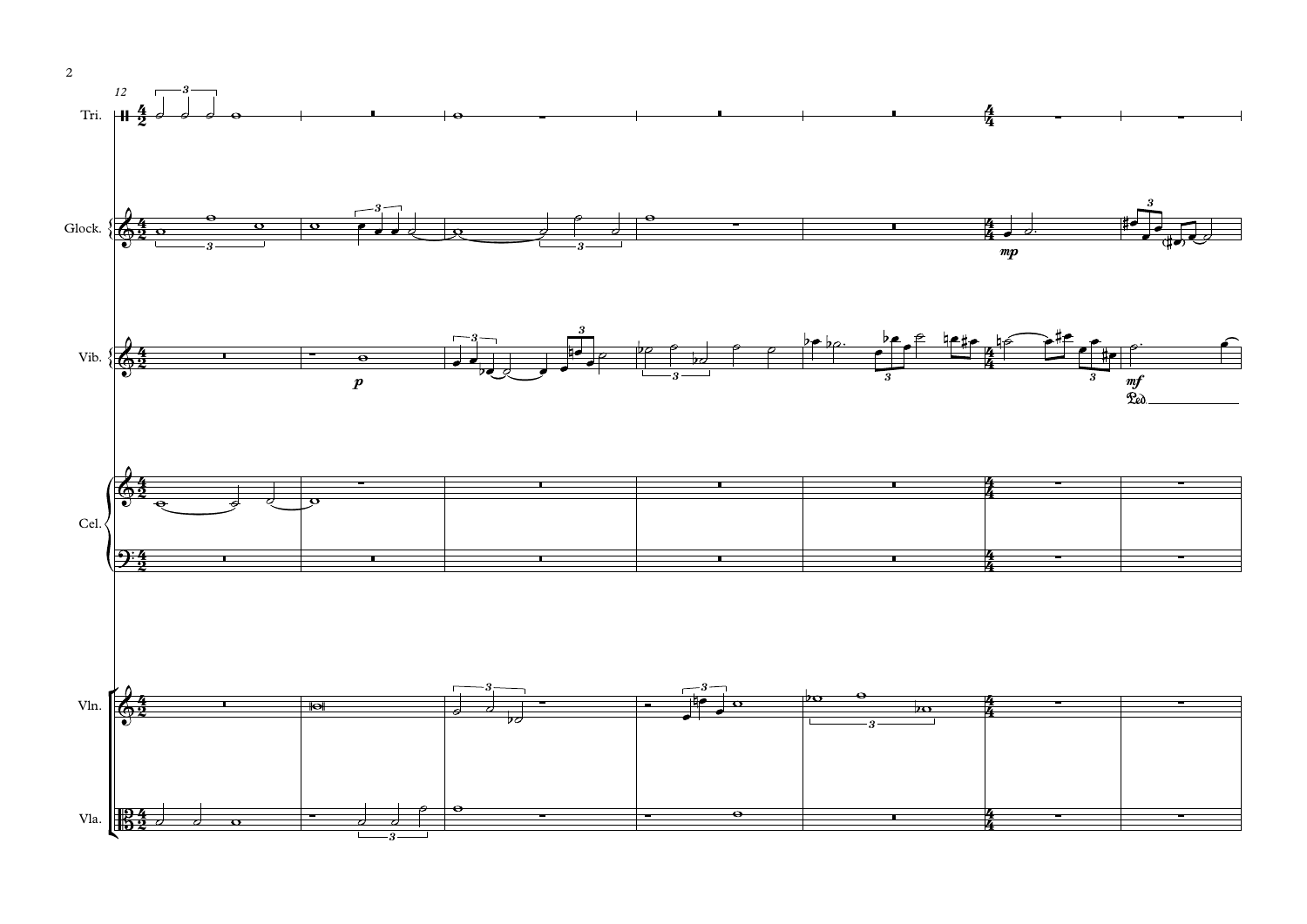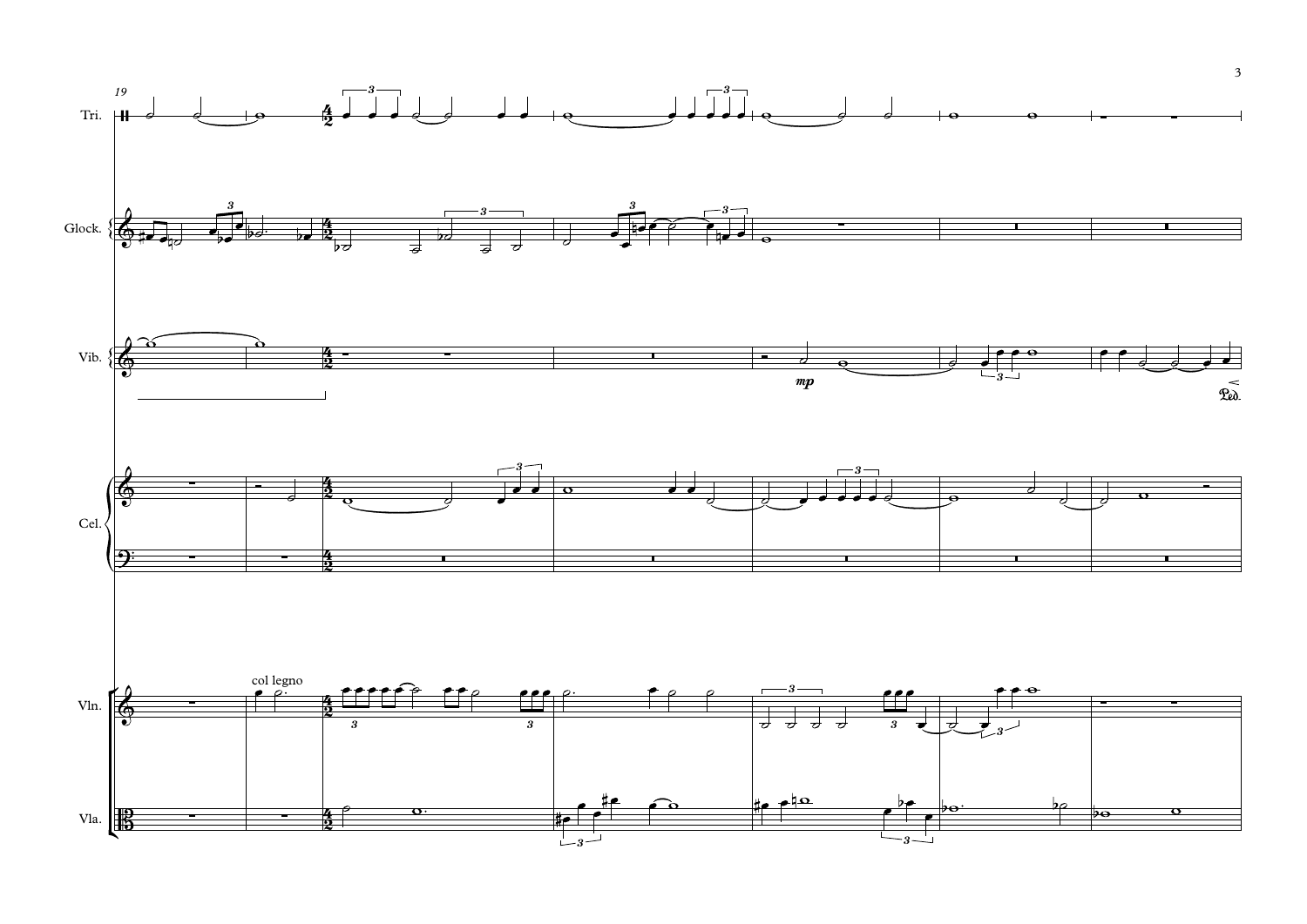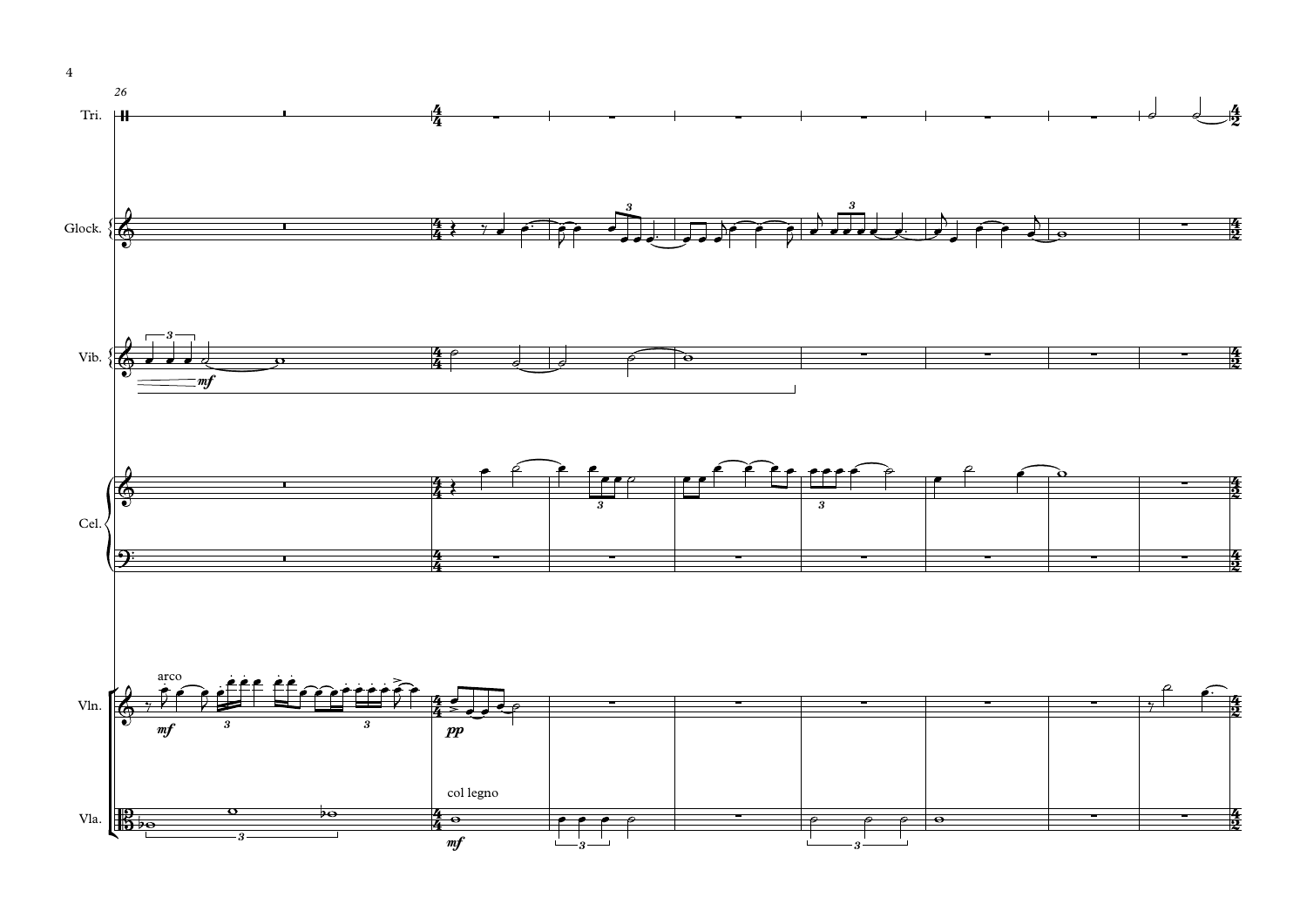